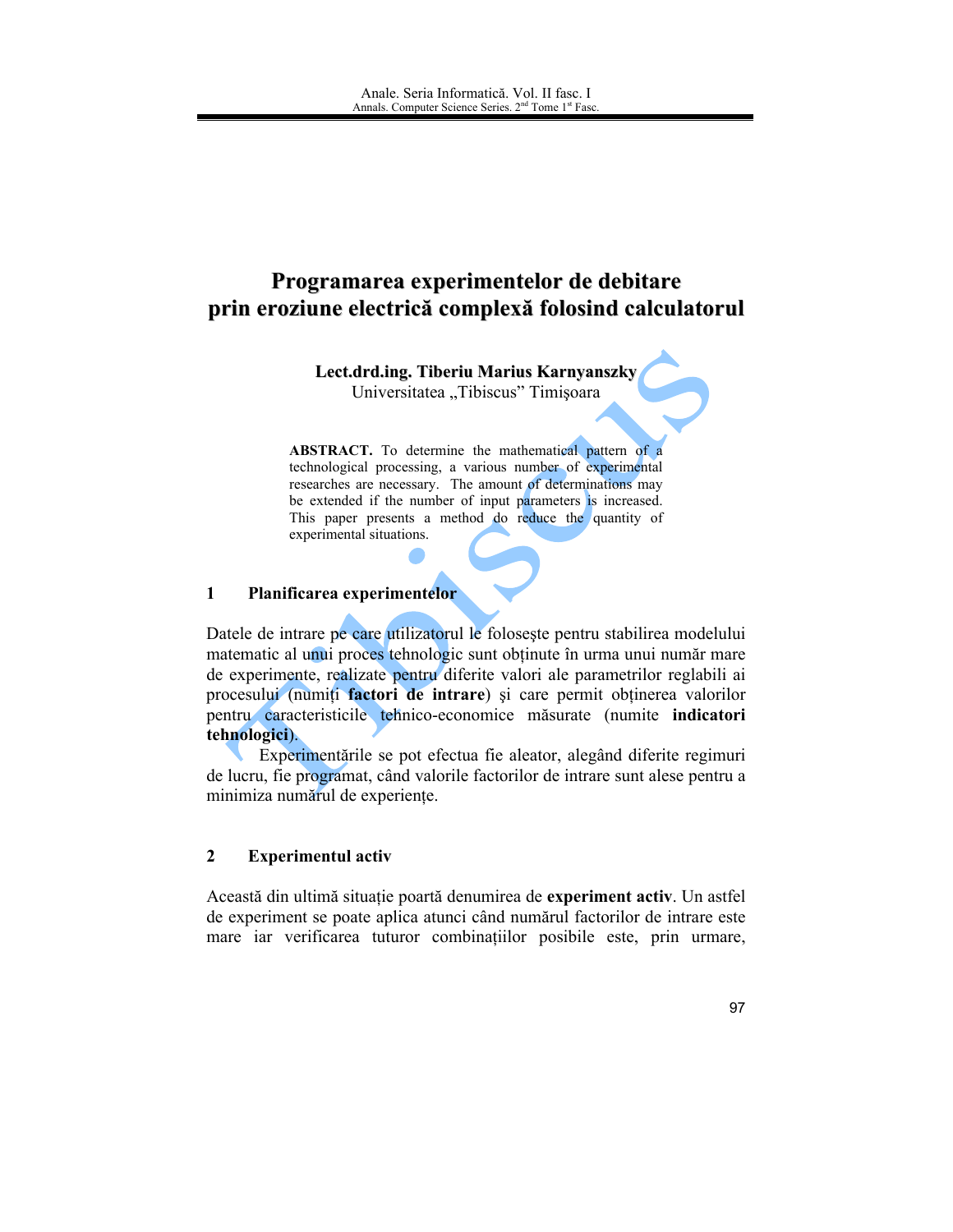îndelungată. Formula de calcul a numărului combinațiilor experimentale este:

$$
N = N_1 \cdot N_2 \cdot \dots \cdot N_m \tag{1}
$$

unde prin  $N_k$  am notat numărul de valori stabilite pentru factorul de intrare numărul k, din totalul de m factori de intrare.

De exemplu, dacă se dorește urmărirea timpului de prelucrare  $(t_p)$  la o operație de debitare prin eroziune electrică complexă (EEC), prin reglarea tensiunii U (5 valori), rezistenței R (5 valori), inductanței  $\sqrt{(5 \text{ valori})}$  și capacității C (5 valori), conform (1) numărul total de experimente care trebuie efectuate este  $N = 5 \cdot 5 \cdot 5 \cdot 5 = 625$ ; la un timp mediu de 5 min/experiment, aceasta ar însemna 52 ore de muncă, fără a tine cont de timpii intermediari necesari curățirii mașinii, schimbării obiectului de transfer (OT) uzat, prelucrării lichidului de lucru (LL) ș.a.m.d.

Generarea matricei program a unui astfel de experiment revine la algoritmul de reprezentare a tuturor combinațiilor posibile ale celor m factori de intrare, adică.

```
program experiment;
uses crt:
var i, j, m: integer;
   n:array[1..10]of integer;
    x:array[1..10]of integer;
    y: array[1..10,1..10]of real;
begin
  clrscr;
  write ('Introduceti numarul total de factori de intrare (m):');
  readln(m);for i := 1 to m do
    begin
   write('Introduceti numarul de valori ale factorului n', i, ':');
    readln(n[i]);writeln('Introduceti valorile pentru cei ',n[i],' factori:');
    for j:=1 to n[i] do readln(y[i,j]);
    end;
  for i:=1 to m do x[i]:=1;write('Combinatie:');
  for i:=1 to m do write (y[i, x[i]]:3);
  writeln:
  repeat
    x[m] := x[m] + 1; j := m;if x[m] > n[m] then
      begin
      repeat
        x[j]:=1;j := j - 1;
```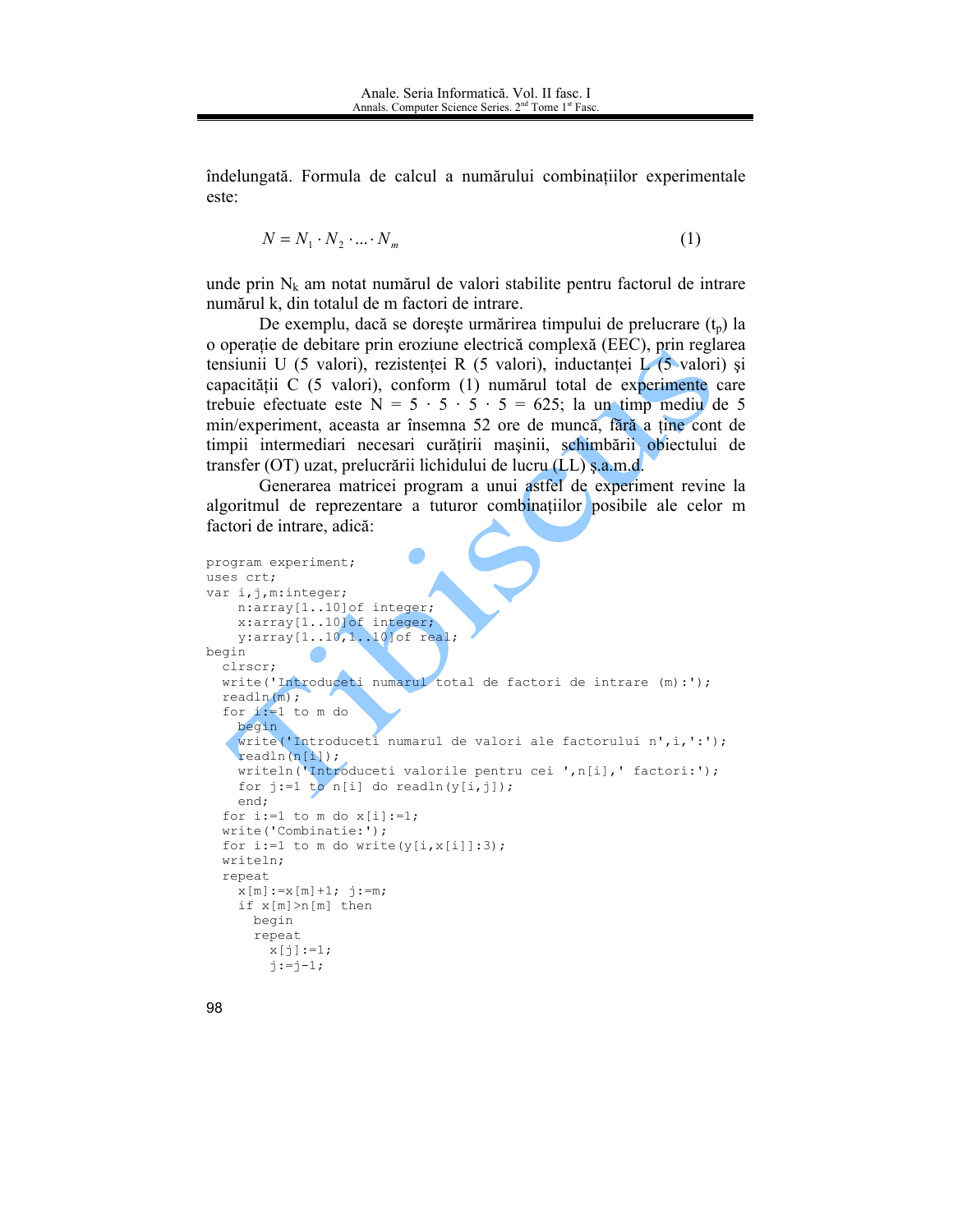```
if j>0 then x[j]:=x[j]+1;until (j=0) or (x[j]<=n[j]);
      if j>0 then
        begin
        write('Combinatie:');
        for i:=1 to m do write (y[i, x[i]]:3);
        writeln;
        end:
      end
      else
     begin
      write('Combinatie:');
      for i:=1 to m do write(y[i, x[i]]:3);
     write1n:end;
 until j=0;
 readln;
end.
```
Cheltuielile de orice fel (timp, materiale, ore-muncă etc.) implicate de un astfel de experiment pot fi evitate aplicând teoria matematică a experimentului ([Tit04]). Prin aceasta, experimentul este programat folosind un plan stabilit anterior, optim din punct de vedere al algoritmului de modificare a factorilor de intrare.

#### $\overline{3}$ **Experimentul factorial**

O variantă de experiment activ, citată de literatura de specialitate ([Cic99, Her95, Tit04]) este experimentul factorial, care pentru fiecare factor de intrare presupune alegerea doar a două valori posibile, codificate prin -1 (pentru nivelul inferior) și  $+1$  (pentru nivelul superior). Deoarece implementarea algoritmului se face pe calculator, am utilizat în lucrare codificările 0 și respectiv 1. Experimentul factorial necesită efectuarea a:

$$
N = 2m
$$
 (2)

măsurări, unde m este numărul de factori de intrare.

Pentru exemplul prezentat anterior, numărul de experimente va fi în acest caz  $N = 2^5 = 32$ , adică un timp de nici 3 ore față de cele 52 ore determinate prin experiment aleator. Tabelul care contine valorile parametrilor de intrare și zona rezervată pentru valorile determinate experimental ale indicatorilor tehnologici are forma din tabelul 1.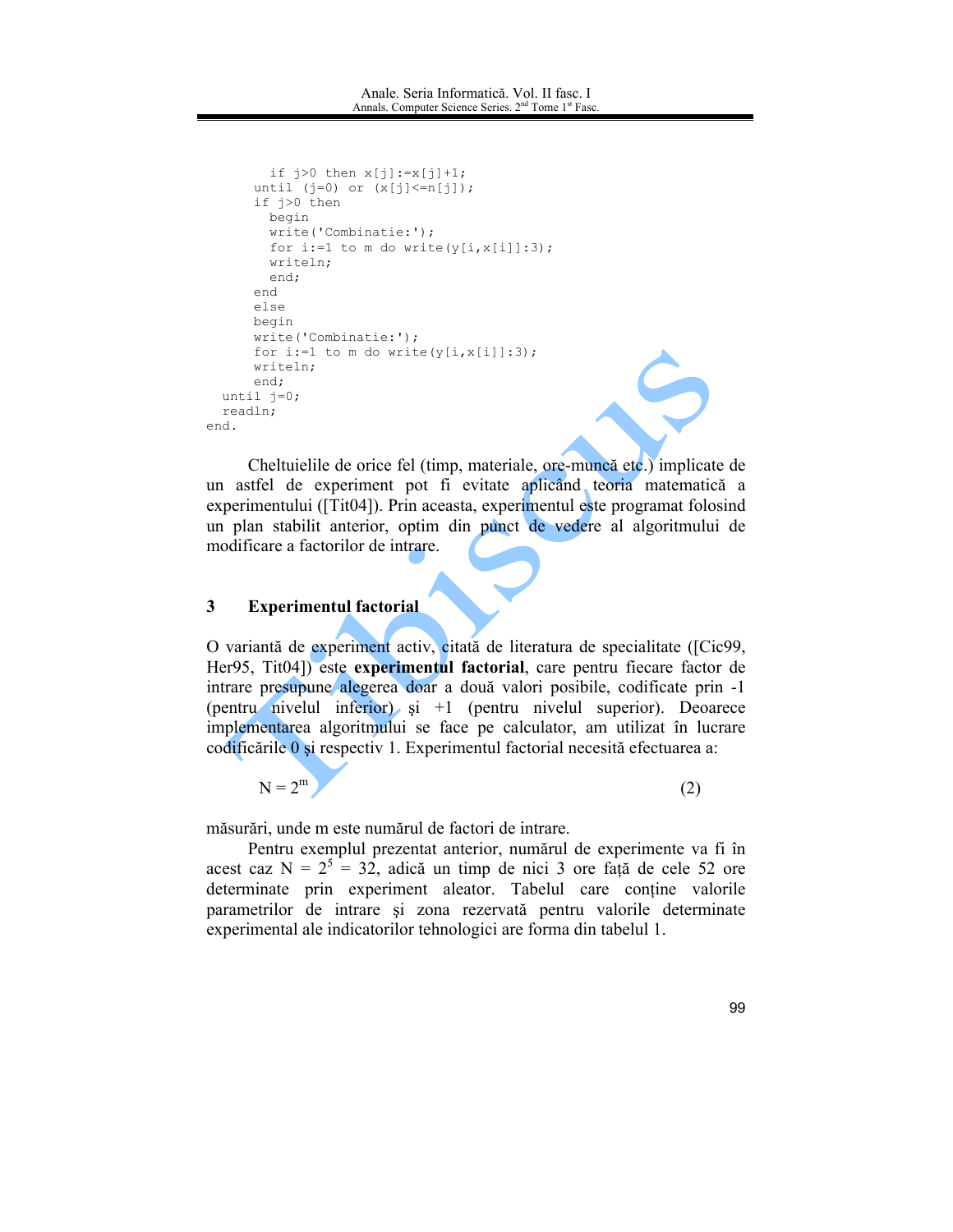| <u>raseur 1: maintear program a experimentanti necesitar</u><br>Factori de intrare |                |                |          | Parametri tehnologici |       |          |       |
|------------------------------------------------------------------------------------|----------------|----------------|----------|-----------------------|-------|----------|-------|
| $\mathbf{x}_1$                                                                     | $x_2$          | $X_3$          | $X_4$    | $y_1$                 | $y_2$ | $\cdots$ | $y_n$ |
| $\mathbf{0}$                                                                       | $\overline{0}$ | $\overline{0}$ | $\theta$ |                       |       |          |       |
| $\theta$                                                                           | $\overline{0}$ | $\Omega$       |          |                       |       |          |       |
| $\theta$                                                                           | $\overline{0}$ |                | 0        |                       |       |          |       |
| $\theta$                                                                           | $\Omega$       |                |          |                       |       |          |       |
| $\overline{0}$                                                                     |                | $\overline{0}$ | 0        |                       |       |          |       |
| $\boldsymbol{0}$                                                                   |                | 0              |          |                       |       |          |       |
| $\theta$                                                                           |                |                | 0        |                       |       |          |       |
| $\overline{0}$                                                                     |                |                |          |                       |       |          |       |
|                                                                                    | 0              | 0              | 0        |                       |       |          |       |
|                                                                                    | 0              | 0              |          |                       |       |          |       |
|                                                                                    | 0              |                | 0        |                       |       |          |       |
|                                                                                    | 0              |                |          |                       |       |          |       |
|                                                                                    |                | 0              | 0        |                       |       |          |       |
|                                                                                    |                | 0              |          |                       |       |          |       |
|                                                                                    |                |                | 0        |                       |       |          |       |
|                                                                                    |                |                |          |                       |       |          |       |

Tabelul 1. Matricea program a experimentului factorial

Dacă încercările experimentale se efectuează pentru toate cele  $2<sup>m</sup>$ combinații posibile ale factorilor de intrare, experimentul factorial se numește complet, în caz contrar fiind numit incomplet.

La fiecare experiment se pot efectua mai multe replici, pentru a se elimina erorile întâmplătoare care ar putea afecta rezultatul.

Având în vedere că, din punct de vedere informatic, combinațiile de 0 și 1 din tabelul 1 reprezintă valorile lui 0, 1, 2, ...,  $2^m$ -1 scrise în sistemul de numerație cu baza 2, generarea matricei program a experimentului factorial complet revine la algoritmul de reprezentare binară a unor numere zecimale, adică:

```
function trece10in2(n, lungime: integer): string;
var i, m: integer;
   s:string;
begin
 m := n;s := 11;repeat
   if m mod 2=0 then begin s:='0'+s; m:=m div 2 end
                 else begin s:='1'+s; m:=m div 2 end;
  until {m=0;} length (s)=lungime;
  tree10in2:=s;end;
```